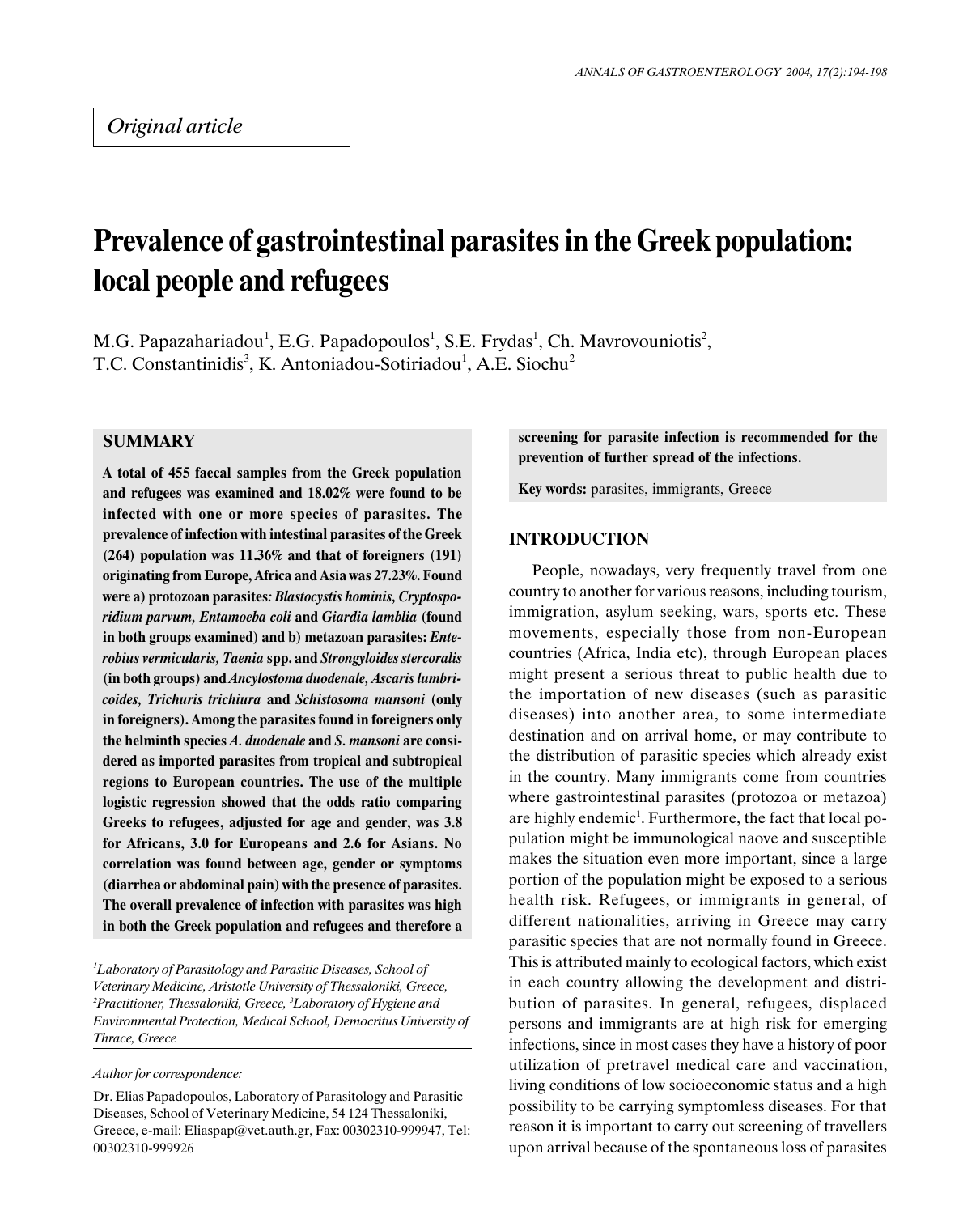over time in the absence of reinfection.

It is obvious that it is essential to know the degree of risk of importation of parasites from other, especially non-European, countries, such as tropical and subtropical regions, into Greece and to evaluate this danger according to the level of infection of Greek citizens. A systematic previous survey for the prevalence of intestinal parasites in Greek people, aged from 18 to 26 years, and in foreigners, aged from 17 to 31 years, was carried out in 1981<sup>2</sup>. The aim of this study was to investigate the prevalence of infection with gastrointestinal parasites of people, aged from 1.5 to 78 years, immigrating to (refugees and asylum seekers) or living in Greece.

#### MATERIALS AND METHODS

A total of 455 faecal samples were collected between 2000 and 2002, 191 from foreigners entering the country for different reasons, i.e. looking for political asylum, refuge, work, etc and 264 from people living in Thessaloniki, Greece. Samples from the local population were collected through the procedure of routine examination for health certificates (health insurance) or investigating gastrointestinal diseases. Samples from foreigners were collected through the "green card" procedure, since all foreigners asking for asylum or work, within a short period of entrance into Greece, are required to have a complete physical examination, which includes a stool examination for parasites. The laboratory authorized to carry out this examination was the Laboratory of Parasitology and Parasitic Diseases of the School of Veterinary Medicine of Aristotle University of Thessaloniki. Foreigners included in the study originated from Europe and the Former Socialist countries (19 persons from Albania, Hungary, Netherlands, Russia and Yugoslavia), Asia (77 persons from Afghanistan, India, Iraq, Iran, Palestine and Turkey) and Africa (95 persons from Burundi, Congo, Ethiopia, Nigeria, Rwanda, Sierra Leone and Sudan). The age ranged from 1.5 to 78 years (Table 1).

Each faecal sample consisted of  $10 - 20$  g of fresh stool, kept into a plastic container, presented to the Laboratory and examined within one hour of delivery. It was accompanied by a questionnaire including information on each individual. Briefly, it contained information regarding the gender, age, country of origin (in cases of foreigners) and occupation of each sampled person. The health history was of particular interest, including the presence of any symptoms, mainly diarrhea and abdominal pains, chronic diseases and recent travel

| Table 1. Origin, age groups and gender of people examined in |  |  |  |  |
|--------------------------------------------------------------|--|--|--|--|
| the study                                                    |  |  |  |  |

|        | Age group (male/female) |       |       |              |  |
|--------|-------------------------|-------|-------|--------------|--|
| Origin | $0 - 24$                | 25-34 | 35-78 | <b>Total</b> |  |
|        | vears                   | vears | vears |              |  |
| Greece | 19/36                   | 23/46 | 53/87 | 95/169       |  |
| Europe | 4/3                     | 10/5  | 2/3   | 16/11        |  |
| Africa | 28/2                    | 50/11 | 2/0   | 80/13        |  |
| Asia   | 17/10                   | 31/5  | 7/1   | 55/16        |  |

abroad, specially to tropical countries (Table 1).

Microscopical examination of faeces was carried out to detect ova, larvae, cysts or trophozoites of parasites according to Teleman's method<sup>3</sup>. Also smears of the faeces were prepared and stained with Giemsa and the modified safranin-methylene blue stain<sup>4</sup> to detect and identify any form of protozoan parasites (i.e. Cyclospora).

Statistical analysis was performed using multiple logistic regression models (SPSS, 11 version).

# RESULTS

Of 455 faecal samples examined in total, 82 (18.02%) were infected with one or more parasitic species. More precisely, 30 (11.36%) subjects from Greece and 52 (27.23%) foreigners were infected (Table 2). Greeks were infected with 4 protozoan and 3 helminths species. The most prevalent species were the protozoan B. hominis  $(5.3\%)$  and the helminth *E. vermicularis*  $(1.1\%)$ . Foreigners were infected with 4 protozoan (same as Greeks) and 7 helminths species. The most prevalent species were the protozoan B. hominis  $(16.8\%)$  and the helminth A. duodenale (6.3%) (Table 3).

Subjects from Greece were found, according to the chi-square analysis, to be significantly less infected than foreigners ( $p < 0.05$ ). Within the ethnic groups, subjects

Table 2. The prevalence rates of parasitic infection of people from Greece and foreigners and results of logistic regression (odds ratios)

| Origin | <b>Number</b><br>of people<br>examined | Prevalence $(\% )$ | <b>Odds</b> ratios |  |  |
|--------|----------------------------------------|--------------------|--------------------|--|--|
| Greece | 264                                    | 30 (11.36)         |                    |  |  |
| Europe | 19                                     | (4.2)<br>8         | 3.0                |  |  |
| Africa | 95                                     | (15.2)<br>29       | 3.8                |  |  |
| Asia   | 77                                     | 15<br>(7.9)        | 2.6                |  |  |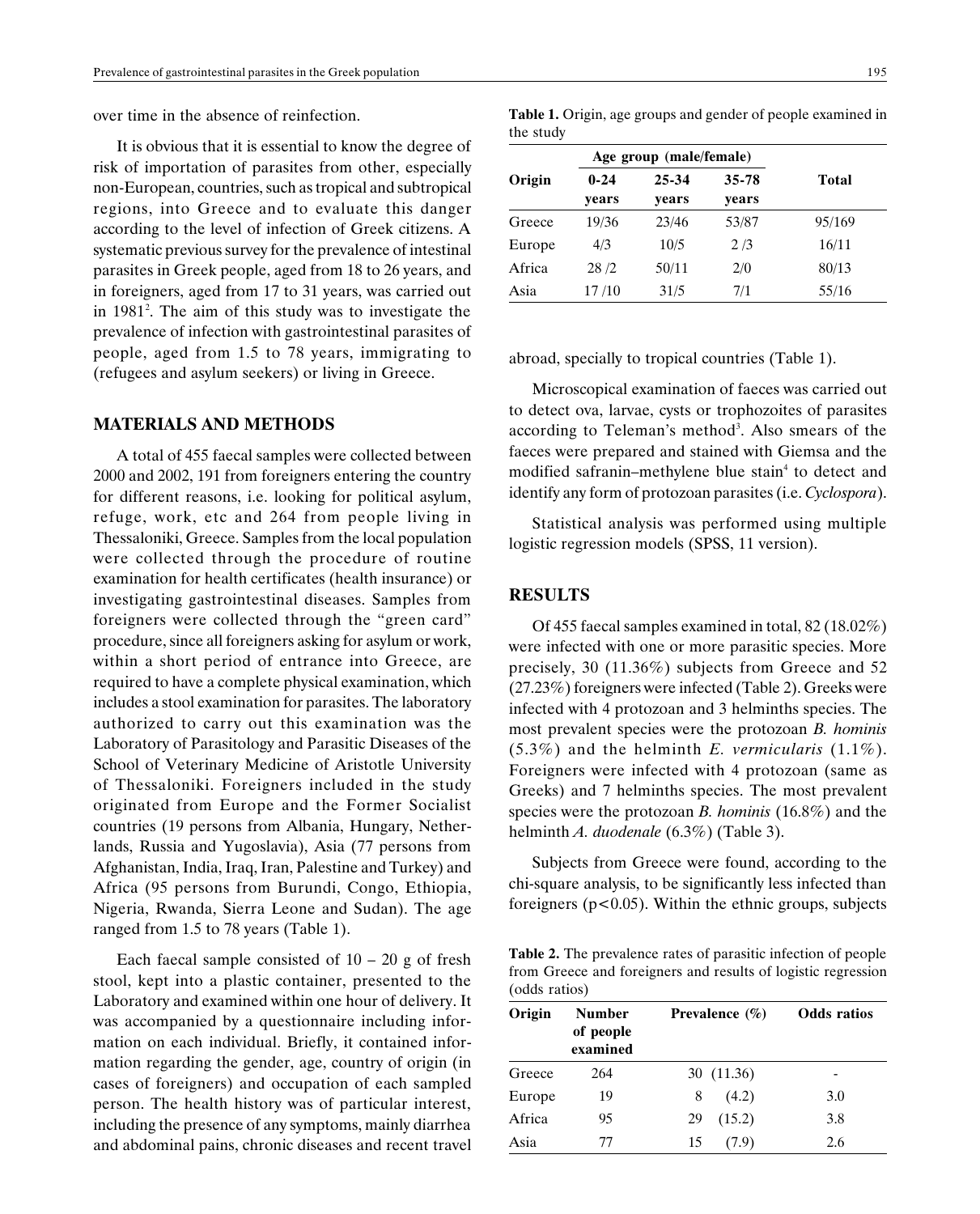|                            |     |                                |                                              | Infected persons No $(\%)$               |                          |                               |                               |                                     |
|----------------------------|-----|--------------------------------|----------------------------------------------|------------------------------------------|--------------------------|-------------------------------|-------------------------------|-------------------------------------|
|                            |     |                                |                                              |                                          | Protozoa                 |                               |                               |                                     |
| <b>Examined</b><br>persons |     | <b>Blastocystis</b><br>hominis |                                              | Cryptosporidium<br>parvum                | <b>Entamoeba</b><br>coli |                               | Giardia<br>lamblia            |                                     |
| Greeks                     | 264 | (5.3)<br>14                    |                                              | (2.7)                                    | T.                       | (0.4)                         | (2.3)<br>6                    |                                     |
| Foreigners                 | 191 | (16.8)<br>32                   |                                              | (1.6)<br>3                               | 8                        | (4.2)                         | (3.7)                         |                                     |
|                            |     |                                |                                              | Infected persons No $(\%)$               |                          |                               |                               |                                     |
|                            |     |                                |                                              |                                          | Metazoa                  |                               |                               |                                     |
| Examined<br>persons        |     | Ancylostoma<br>duodenale       | <i><b>Ascaris</b></i><br><i>lumbricoides</i> | <i><b>Enterobius</b></i><br>vermicularis | <b>Taenia</b><br>spp     | <b>Trichuris</b><br>trichiura | <b>Schistosoma</b><br>mansoni | <b>Strongyloides</b><br>stercoralis |
| Greeks                     | 264 | $\theta$                       | 0                                            | 3(1.1)                                   | 1(0.4)                   | $\mathbf{0}$                  | $\theta$                      | 1(0.4)                              |
| Foreigners                 | 191 | 12<br>(6.3)                    | (1.0)<br>2                                   | 1(0.5)                                   | 1(0.5)                   | 7(3.7)                        | (0.5)                         | (0.5)                               |

Table 3. Prevalence of parasites (protozoa and metazoa) found in faecal samples from subjects coming from Greece and foreigners

from Africa were significantly more infected than the rest (p<0.05), followed by subjects from Europe (including the Former Socialist countries) and Asia.

The application of the multiple logistic regression models identifies which of the variables are independently correlated and do not act as implication factors or confounders. The development of the model was carried out according to the following direction: the presence or otherwise of a parasitic infection which was correlated to the influencing variables of age, gender and ethnic origin was considered a dependent variable. The results of the multiple logistic regression (method ENTER) showed that neither age nor gender are correlated to parasite infection, but ethnic origin acts solely as an independently correlated variable. Compared to subjects from Greece, the European group was found to have an odds ratio  $(OR -$  fracture of danger proportion) 3.0, i.e. threefold prevalence after the adjustment for age and gender, while for the group from Asia, the figure is 2.6 and from Africa 3.8 (Table 2). Furthermore, the presence of diarrhea and abdominal pain were not found to be correlated to the presence of infection.

### DISCUSSION

Most of the human gastrointestinal parasites are cosmopolitan in their distribution, but some are endemic in tropical and subtropical regions. The pathogenic effects of the parasites depends mostly on the parasitic species and on the intensity of infection. Most parasite infection is common mainly in areas where there are low standards of hygiene and sanitation and in tropical regions. The use of human faeces as a fertilizer is common in some parts of the world and can result in eggs getting on to salad vegetables (i.e. A. lumbricoides, T. trichiura etc). Untreated sewage is sometimes discharged into rivers and lakes, which represents a clear health hazard<sup>5</sup>. Since there is normally little person-to-person transmission of intestinal parasites, especially for helminthes, the local conditions and the life cycle of the parasites play the most important role in allowing the development and survival of the infective stages. In the case of helminthes, their eggs or larvae continue embryonation and development in the soil (i.e. A. lumbricoides) or intermediate host (i.e. Schistosoma, Taenia) before they can become infective to people. Exception within nematodes are the eggs of Enterobius vermicularis which are immediately infective and direct contamination from anus to fingers to mouth is a common mode of infection<sup>5</sup>. The same occurs with protozoan parasites, which are usually directly infective.

In the present study we found 7 species of intestinal parasites in 11.36% of people coming from Greece and 11 species in 27.23% of people coming from abroad. The most prevalent species was the protozoan B. hominis for both Greeks (5.3%) and foreigners (16.8%) and the helminth *E. vermicularis* for Greeks (1.1%) and *A*. duodenale for foreigners (6.3%). The prevalence of infection with E. vermicularis in this survey could not be the representstive of the real infection, as it is well known that ova are rarely found in the faeces and are usually looked for by wiping the anal region with sticky tape and sticking this onto a microscope slide for examination. Within the 7 helmiths species found in the foreigners examined, only A. duodenale and S. mansoni are considered imported worms, since the rest already exist in the country. A. duodenale infection is limited mainly to tropical and subtropical regions, because the larvae cannot develop below 22 °C, and is most common in rural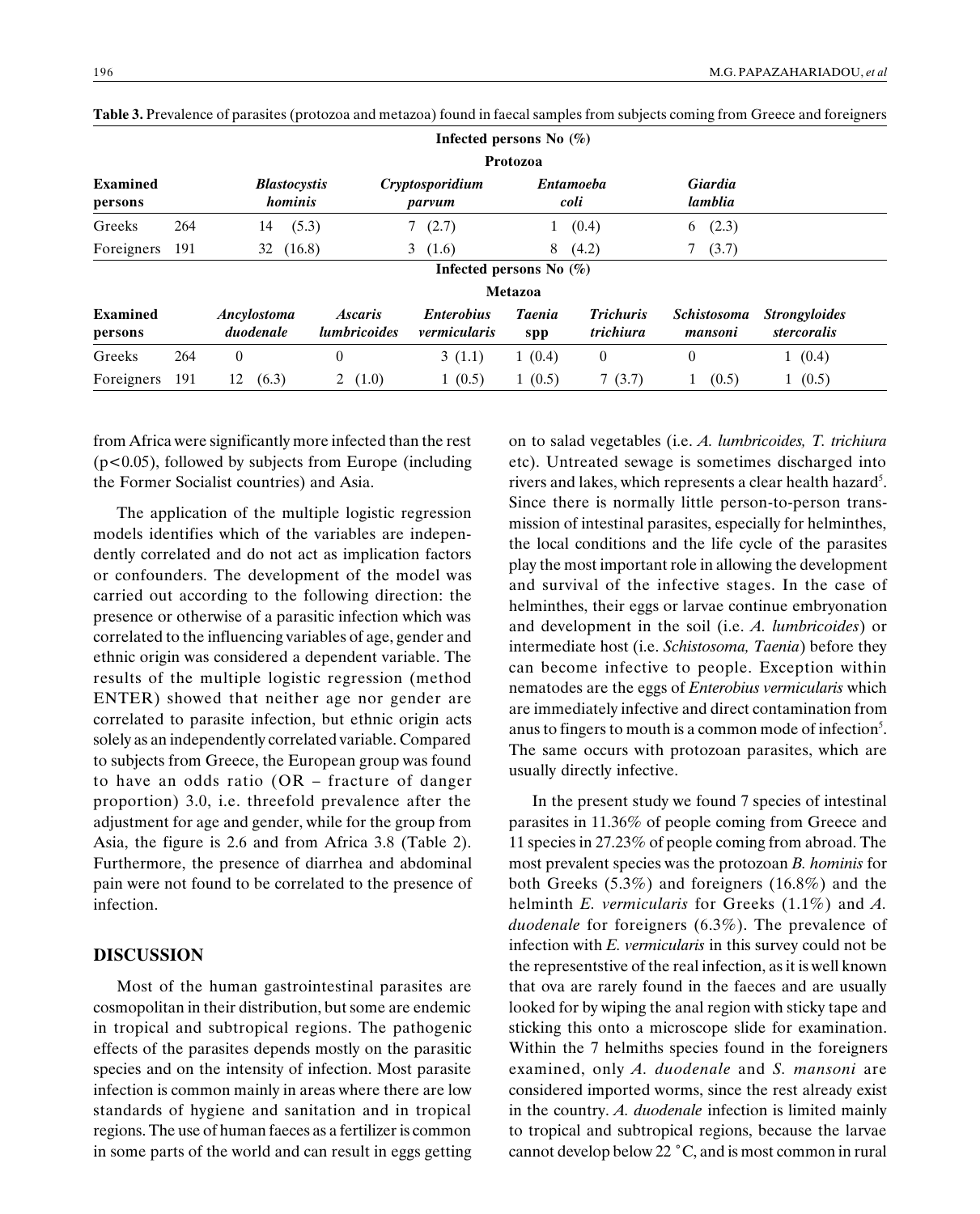areas with an annual rainfall of over 100cm per year. S. mansoni infection is limited to Africa, South America and the West Indies, because the aquatic snail hosts (intermediate hosts of S. mansoni) live in slowly flowing water such as the irrigation channels, streams and lakes of the above regions<sup>6</sup>.

Our results are more or less the same as those reported in a previous survey in Greece<sup>2</sup>. More precisely, it was reported that 30.1% of Greek origin students presenting gastrointestinal symptoms were infected with one or more intestinal parasites, compared to 41.9% and 12.3% of asymptomatic students coming from tropical and non-tropical countries, respectively. The prevalence in Greek students (30.1%) was higher than the one we found in this study for the Greek group (11.36%), but we believe that no correlation could be made with our results, since Himonas et al.<sup>2</sup> examined 299 symptomatic students within a certain age group and we screened a much wider (1.5 to 78 years) age group of asymptomatic people. Nevertheless, the parasitic fauna was more or less the same. On the contrary, the mean prevalence for students from tropical and non-tropical countries (27.1%) reported by Himonas *et al*<sup>2</sup> comes very close to our results (27.23%) since the groups in both studies were asymptomatic and within the same approximate age group. In Sweden, in a similar study, a prevalence of 36% was reported for refugees with more or less the same parasitic species from different parts of the world<sup>1</sup>.

When people start presenting symptoms of a disease, as soon as they return from a visit abroad, the history of travelling abroad might provide very helpful information for the practitioner to apply successful treatment. In other cases, when people have no symptoms, the spread of this pathogen to others is very possible. In our study the presence of gastrointestinal symptoms was not correlated to parasitism, as was concluded in other similar studies<sup>1,7-9</sup>. Therefore, the lack of association of symptoms and detection of parasitic infections does not support the screening for parasitic infections in symptomatic subjects only<sup>1</sup>. In a case control study of enteropathogens associated with childhood diarrhea it was demonstrated that Cryptosporidium parvum was significantly associated, but not Giardia lamblia<sup>10</sup>.

In this study, samples were taken from people who had just arrived in Greece, because it is well known that in surveys conducted in refugees it is important to carry out the screening upon arrival due to the spontaneous loss of parasites over time in the absence of re-infection. In Sweden, when refugees were examined for parasites immediately on arrival in the country, the positivity rate

was  $36\%$ <sup>1</sup>, but in another similar study, when examined after a longer stay in Sweden, the prevalence was  $17\%$ <sup>11</sup>. This difference was mainly attributed to the loss of parasites over time because of the absence of reinfection and ageing of parasites<sup>1</sup>. Salas et al<sup>8</sup> failed to detect helminths in immigrants who had been in the USA for more than 3 years, while prevalences of intestinal parasites exceeding 50% are normally observed in their original country. Adults of Ascaris lumbricoides, for example, are not very long living and eggs cease to be passed in under 18 months<sup>5</sup>. Nevertheless, it is important to consider with particular attention all kind of selflimiting diseases in the normal population since they can become chronic or lethal to immunocompromised hosts<sup>12</sup>. In this way, worms that do not exist in Greece, like Ancylostoma spp. or Schistoma spp., could spread and have an imported focus of infection.

The prevalence of infection with intestinal parasites is usually higher in children than adults, since age-related behavioral and environmental factors clearly contribute to exposure. Prevalence and species diversity increase with age up to 5-15 years and then decreases into adulthood. It is known that the common childhood behaviors of eating soil and neglecting to wash hands after defecation increases the opportunities for parasite infection, especially for certain parasites, such as A.  $lumbricoides<sup>13-16</sup>$ . Additionally to age, another important factor allowing the establishment of parasitism is the Human Immunodeficiency Virus (HIV) serostatus. In most surveys, HIV positive patients, children or adults, had a significantly higher rate of infection with parasites than the healthy control groups, particularly regarding Cryptosporidium parvum and Giardia lamblia<sup>17-19</sup>. HIV serostatus information was not included in our study and therefore no comparison or conclusion can be drawn.

Finally, C. cayetanensis, one of the parasitic agents of diarrhea mainly in international travelers, immunocompromised patients and expatriate populations in certain developing countries $10,20$ , was not detected in any of the subjects examined in our study.

In conclusion, we can support that the parasitological screening of faeces of immigrants, mainly those coming from tropical and subtropical regions to any European country, remains very necessary for preventing further spread of the infection, especially with parasites which do not exist in the country.

## REFERENCES